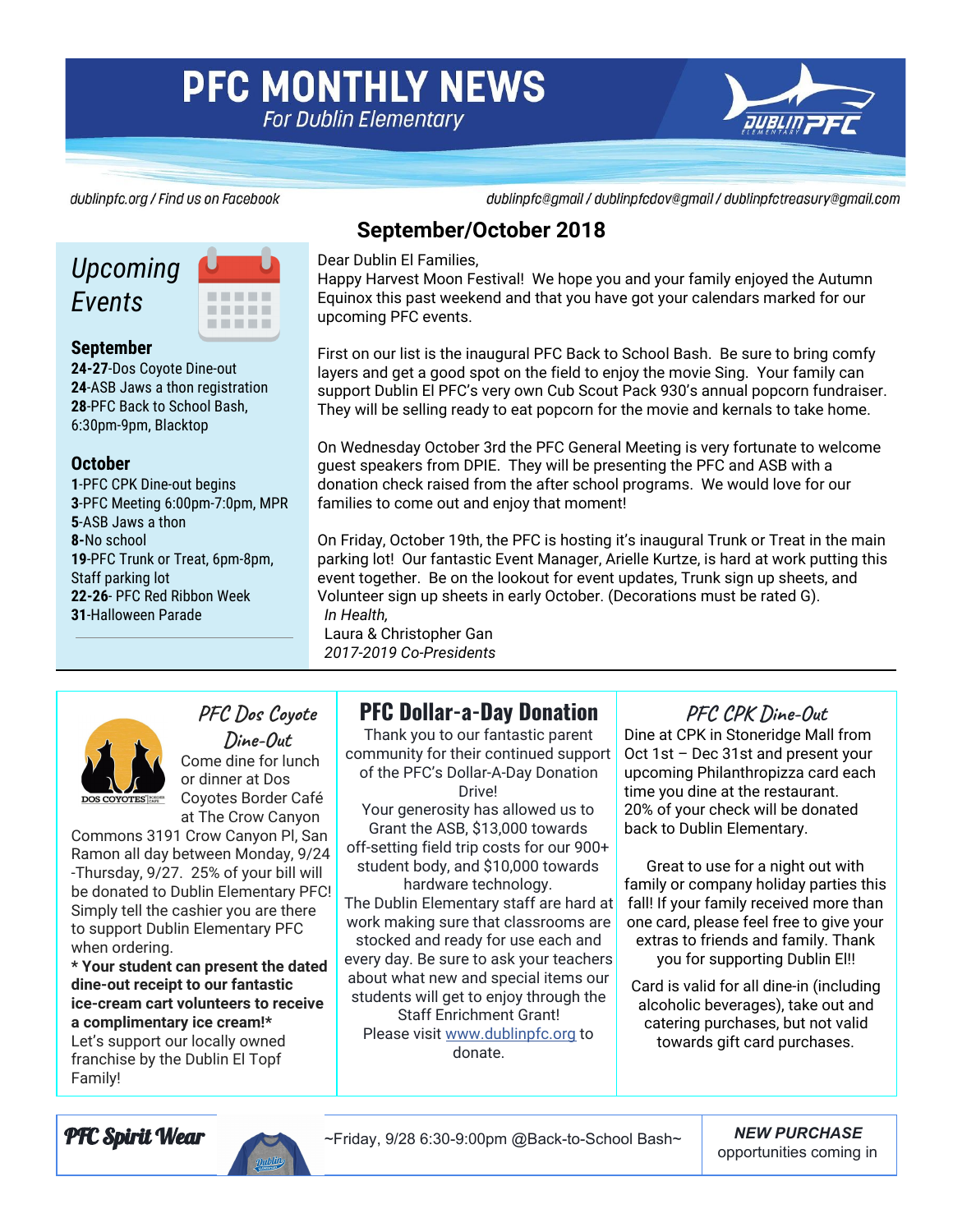**Pickup Dates** ~Monday, 10/1 from 2:00-2:30pm @pop-up shop~  $\blacksquare$  November!



### **ASB Jaws-a-thon 2018 Jaws-a-thon News**

The 7th annual Jaws-a-thon will be held on Friday, October 5<sup>®</sup>. The students attended a kick off assembly on Thursday and should be fire up for this event!

**Register at our site**: Last year we took this event digital and had great success! We will be 100% web based this year, so please go to: [www.jawsathon.dojiggy.com](http://www.jawsathon.dojiggy.com/) and register your child. It's quick and simple! Only a parent can register a child. It is free and private and only the first name and last initial is public. Registration opens on 9/20. Parents can assist their child(ren) to create a personal message, donation goal, picture/video, and share it via e-mail or social media. Please register your child even if you do not plan to bring in money. There are incentives for the classes who get 100% registration as well as raffles the week of 9/24 for any student who is registered. The site is linked with PayPal and makes tracking donations much easier.

**Collect Donations:** Our goal is for every student to raise at least \$45 in donations. If everyone does that, then we will reach our goal of \$45,000! This money is used toward things like mystery science subscription for all grades, recorders for every 3<sup>rd</sup> grader, Brainpop and Spelling City online subscriptions, new books for the library, chromebooks, playground equipment, seeds and equipment for the garden shed and much more. Every student who raises \$45 will be entered into a prize raffle. Every student who raises \$100 or greater will earn the new cool Jaws-a-thon shirt! New this year is the totally JAWsome socks that you will receive if you bring in \$200 or more in donations. You can see pictures of our fun rewards and shirt sizing info on the PRIZE tab at [www.jawsathon.dojiggy.com/](http://www.jawsathon.dojiggy.com/). We are only using the web based system to collect money, it is linked with PayPal and the 3% fee is optional. If this is an issue for anyone please contact us at [totallyjawsome2015@gmail.com](mailto:totallyjawsome2015@gmail.com)

**Company Matching:** We love company matching and any funds from your company credit your childs total toward the shirt, socks and top fundraisers for the school. When completing a transaction on the website, there will be a question about company match where you can give us details. Need help with company matching, please email us at totallyjawsome2015@gmail.com.

**Run Schedule**: (All parents and guardians are encouraged to watch the opening ceremony out on the blacktop and come cheer on their child during their scheduled run time. Please get a volunteer or visitor sticker at the outside check in table)

Opening Ceremony: 9:00-10:00 Kinder & DK: 10:20-10:40 SDC: 10:45-11:00 4 th Grade: 11:05-11:25 3<sup>rd</sup> Grade: 11:30-11:50 Lunch Break: 11:50-12:25 1 st Grade: 12:30-12:50 2 nd Grade: 1:00-1:20 5 th Grade: 1:30-1:50

**Sponsors:** We would like to take a moment to recognize and thank our local corporate sponsors who have donated both money and JAWsome prizes: Supermercado Mi Tierra, La Quinta Inn, Cato's Paving, Paradigm Drywall Inc., State Farm Insurance, A.J. Amstrup, Dos Coyotes, The Swenson Group, The Fit Potato, Boomers, Country Waffles, Dublin Iceland, Earl Anthony's Dublin Bowl, and Pump It Up.

**The Track:** We will again be utilizing our beautiful track and run club scanners for this year's Jaws-a-thon! The track is ¼ of a mile in length, however students will get a scan at 2 check points on the track, 1/8 of a mile distance apart. We are not counting laps, rather miles so we are requesting flat rate donations again. The students have had one run club already, and there will be a second run club prior to Jaws-a-thon on Friday September 28<sup>th</sup>. Please encourage your child to come out and run so they familiarize themselves with the run club cards and scanners.